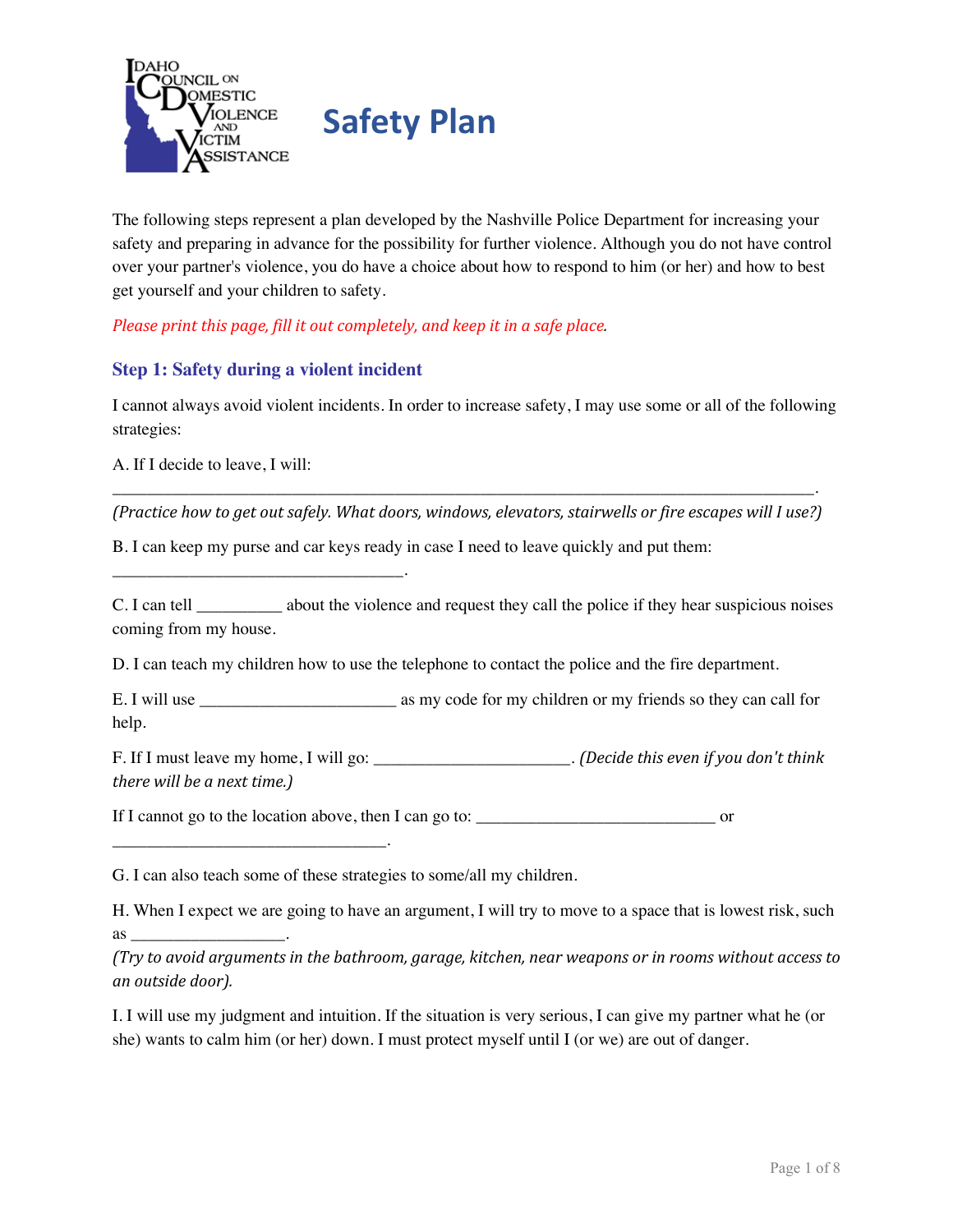

## **Step 2: Safety when preparing to leave**

Battered women frequently leave the residence they share with the battering partner. Leaving must be done with a careful plan in order to increase safety. Batterers often strike back when they believe that a battered woman is leaving the relationship.

I can use some or all the following safety strategies:

A. I will leave money and an extra set of keys with \_\_\_\_\_\_\_\_\_\_\_\_\_\_\_\_\_\_\_\_\_\_\_\_ so that I can leave quickly.

B. I will keep copies of important documents or keys at

C. I will open a savings account by \_\_\_\_\_\_\_\_\_\_\_\_\_\_\_\_\_\_\_\_\_\_\_\_, to increase my independence.

D. Other things I can do to increase my independence include:

\_\_\_\_\_\_\_\_\_\_\_\_\_\_\_\_\_\_\_\_\_\_\_\_\_\_\_\_\_\_\_\_\_\_\_\_\_\_\_\_\_\_\_\_\_\_\_\_\_\_\_\_\_\_\_\_\_.

\_\_\_\_\_\_\_\_\_\_\_\_\_\_\_\_\_\_\_\_\_\_\_\_\_\_\_\_\_\_\_\_\_\_\_\_\_\_\_\_\_\_\_\_\_\_\_\_\_\_\_\_\_\_\_\_\_.

\_\_\_\_\_\_\_\_\_\_\_\_\_\_\_\_\_\_\_\_\_\_\_\_\_\_\_\_\_\_\_\_\_\_\_\_\_\_\_\_\_\_\_\_\_\_\_\_\_\_\_\_\_\_\_\_\_.

\_\_\_\_\_\_\_\_\_\_\_\_\_\_\_\_\_\_\_\_\_\_\_\_\_\_\_\_\_\_\_\_\_\_\_\_\_\_\_\_\_\_\_\_\_\_\_\_\_\_\_\_\_\_\_\_\_\_\_\_\_.

E. The Idaho Domestic Violence Hot Line number is **800 669-3176** and I can seek shelter by calling this hot line. I can also call:

F. I can keep change for phone calls on me at all times. I understand that if I use my telephone credit card, the following month the telephone bill will tell my batterer those numbers that I called after I left. To keep my telephone communications confidential, I must either use coins or I might get a friend to permit me to use their telephone credit card for a limited time when I first leave.

G. I will check with \_\_\_\_\_\_\_\_\_\_\_\_\_\_ and \_\_\_\_\_\_\_\_\_\_\_\_\_\_ to see who would be able to let me stay with them or lend me some money.

H. I can leave extra clothes with \_\_\_\_\_\_\_\_\_\_\_\_\_\_\_\_\_\_\_\_\_\_\_\_\_\_.

I. I will sit down and review my safety plan every \_\_\_\_\_\_\_\_\_\_\_\_\_\_\_\_\_\_\_\_\_\_\_\_\_\_\_\_\_\_ in order to plan the safest way to leave the residence.

\_\_\_\_\_\_\_\_\_\_\_\_\_\_\_\_\_\_\_\_\_\_\_\_\_\_\_\_\_\_\_\_\_\_\_ (domestic violence advocate or friend) has agreed to help me

review this plan.

J. I will rehearse my escape plan and, as appropriate, practice it with my children.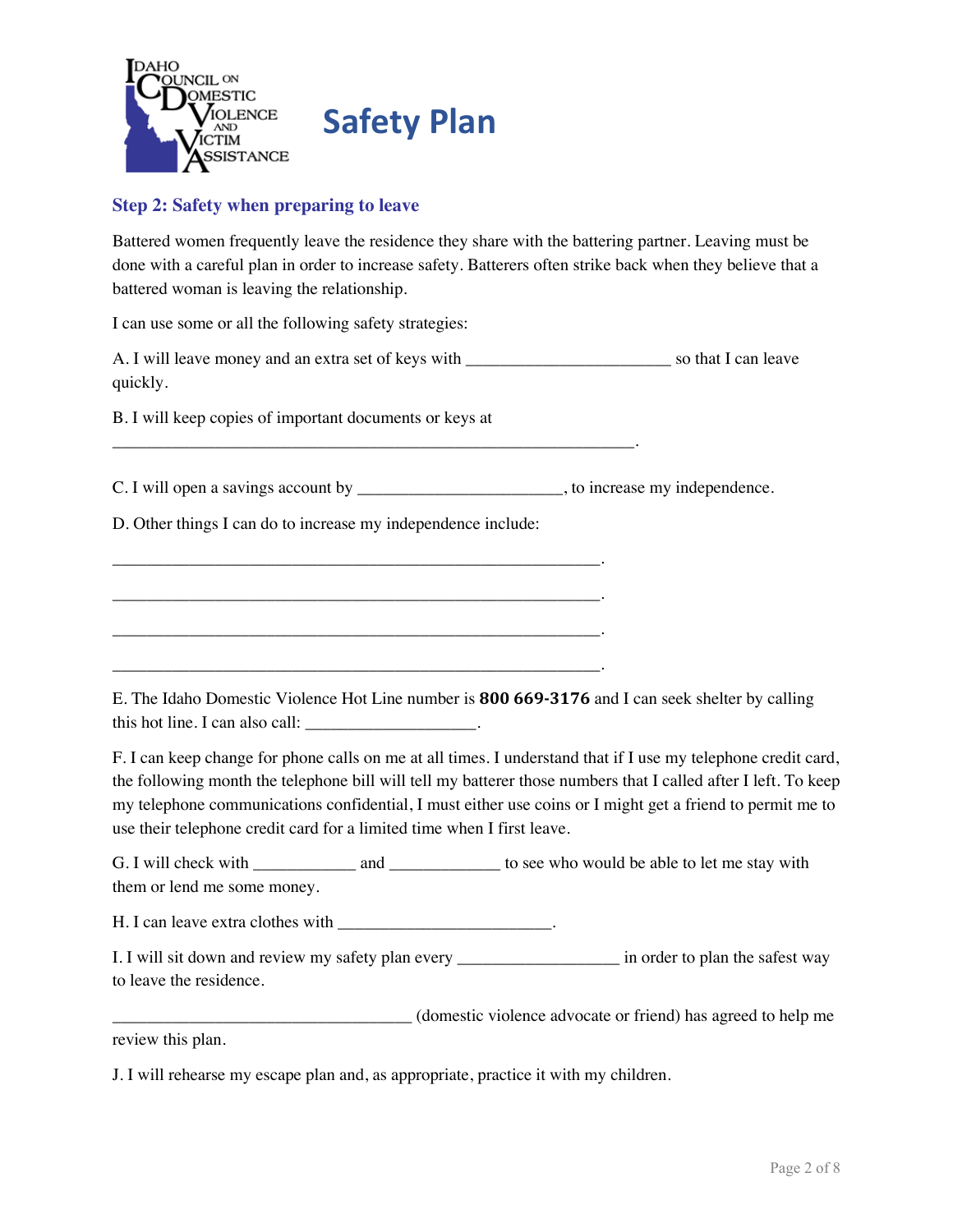

## **Step 3: Safety in my own residence**

There are many things that a woman can do to increase her safety in her own residence. It may be impossible to do everything at once, but safety measures can be added step by step.

Safety measures I can use include:

A. I can change the locks on my doors and windows as soon as possible.

B. I can replace wooden doors with steel doors.

C. I can install security systems including additional locks, window bars, poles to wedge against doors, an electronic system, etc.

D. I can purchase rope ladders to be used for escape from second floor windows.

E. I can install smoke detectors and purchase fire extinguishers for each floor in my house or apartment.

F. I can install an outside lighting system that lights up when a person is coming close to my house.

G. I will teach my children how to use the telephone to make a collect call to me and to \_\_\_\_\_\_\_\_\_\_\_\_\_\_\_\_\_\_(friend/minister/other) in the event that my partner takes the children.

H. I will tell people who take care of my children which people have permission to pick up my children and that my partner is not permitted to do so. The people I will inform about pick-up permission include:  $(school)$ .

|  | $\sim$ $\sim$                                          |
|--|--------------------------------------------------------|
|  | (day care staff),                                      |
|  | (babysitter),                                          |
|  | (Sunday school teacher),                               |
|  | (teacher),                                             |
|  | (and),                                                 |
|  | (others),                                              |
|  | (neighbors),                                           |
|  | (pastor), and,                                         |
|  | (friend) that my partner no longer resides with me and |

they should call the police if he is observed near my residence.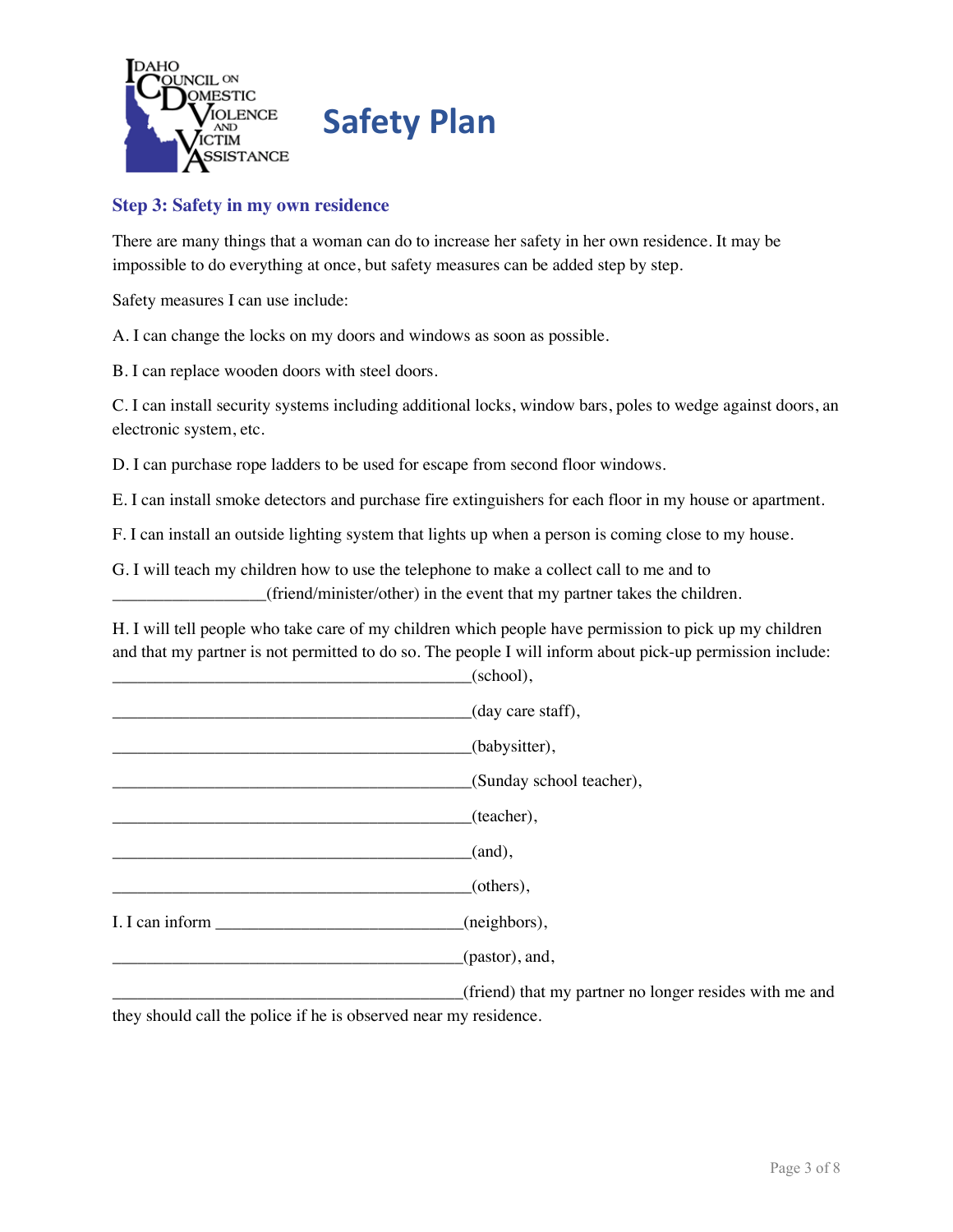

# **Step 4: Safety with an Order of Protection**

Many battered women obey protection orders, but one can never be sure which violent partner will obey, and which will violate protection orders. I recognize that I may need to ask the police and the court to enforce my protection order.

The following are some steps that I can take to help the enforcement of my protection order:

A. I will keep my protection order \_\_\_\_\_\_\_\_\_\_\_\_\_\_\_\_\_\_\_\_\_\_\_\_\_\_\_\_\_\_\_\_\_\_\_\_\_\_\_\_\_\_\_\_\_\_(location) (Always keep it on or near your person. If you change purses, that's the first thing that should go in.)

B. I will give my protection order to police departments in the communities where I usually visit family or friends, and in the community where I live.

C. There should be a county registry of protection orders that all police departments can call to confirm a protection order. I can check to make sure that my order is in registry. The telephone number for the county registry of protection order is

D. For further safety, if I often visit other counties in Idaho, I might file my protection order with the court in those counties. I will register my protection order in the following counties:

and that I have a protection order in effect.

E. I can call the local domestic violence program if I am not sure about B, C, or D above or if I have some problem with my protection order.

F. I will inform my employer, my minister, my closest friend and \_\_\_\_\_\_\_\_\_\_\_\_\_ and \_\_\_\_\_\_\_\_\_\_\_\_that I have a protection order in effect.

G. If my partner destroys my protection order, I can get another copy from the County Courthouse. *(If I'm unsure of how to do this, I can contact my advocate or local shelter.)*

H. If my partner violates the protection order, I can call the police and report a violation, contact my attorney, call my advocate, and/or advise the court of the violation.

I. If the police do no help, I can contact my advocate or attorney and will file a complaint with the chief of the police department.

J. I can also file a private criminal compliant with the district justice in the jurisdiction where the violation occurred or with the district attorney. I can charge my battering partner with a violation of the Order of Protection and all the crimes that he commits in violating the order. I can call the domestic violence advocate to help me with this.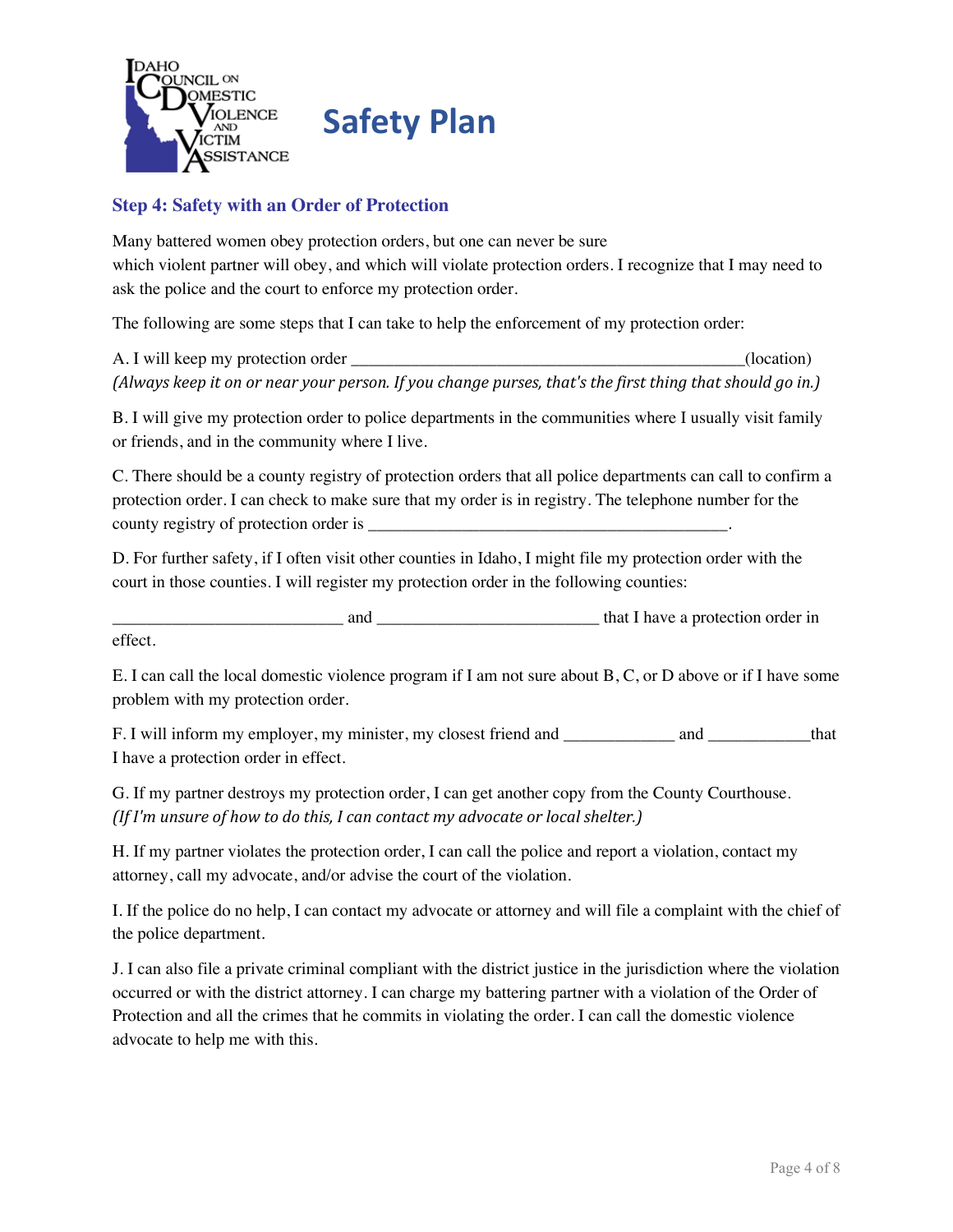

# **Step 5: Safety on the job and in public**

Each battered woman must decide if and when she will tell others that her partner has battered her and that she may be at continued risk. Friends, family and co-workers can help to protect women. Each woman should consider carefully which people to invite to help secure her safety.

I might do any or all of the following:

A. I can inform my boss, the security supervisor and \_\_\_\_\_\_\_\_\_\_\_\_\_\_\_\_\_\_\_\_\_\_\_\_\_\_\_\_\_\_\_ at work of my situation.

\_\_\_\_\_\_\_\_\_\_\_\_\_\_\_\_\_\_\_\_\_\_\_\_\_\_\_\_\_\_\_\_\_\_\_\_\_\_\_\_\_\_\_\_\_\_\_\_\_\_\_\_\_\_\_\_\_\_\_\_\_\_\_\_\_\_\_\_\_\_\_\_\_\_\_\_\_\_\_\_\_\_\_.

B. I can ask \_\_\_\_\_\_\_\_\_\_\_\_\_\_\_\_\_\_\_\_\_\_\_\_\_\_\_\_\_\_\_\_\_ to help screen my telephone calls at work.

\_\_\_\_\_\_\_\_\_\_\_\_\_\_\_\_\_\_\_\_\_\_\_\_\_\_\_\_\_\_\_\_\_\_\_\_\_\_\_\_\_\_\_\_\_\_\_\_\_\_\_\_\_\_\_\_\_\_\_\_\_\_\_\_\_\_\_.

C. When leaving work, I can

D. When driving home if problems occur, I can

E. If I use public transit, I can

F. I will go to different grocery stores and shopping malls to conduct my business and shop at hours that are different than those when residing with my battered partner.

\_\_\_\_\_\_\_\_\_\_\_\_\_\_\_\_\_\_\_\_\_\_\_\_\_\_\_\_\_\_\_\_\_\_\_\_\_\_\_\_\_\_\_\_\_\_\_\_\_\_\_\_\_\_\_\_\_\_\_\_\_\_\_\_\_\_\_\_\_\_\_\_\_\_\_\_\_\_\_\_\_.

G. I can use a different bank and take care of my banking at hours different from those I used when residing with my battered partner.

H. I can also

#### **Step 6: Safety and drug or alcohol use**

Most people in this culture use alcohol. Many use mood-altering drugs. Much of this use is legal and some is not. The legal outcomes of using illegal drugs can be very hard on a battered woman, may hurt her relationship with her children and put her at a disadvantage in other legal actions with her battering partner.

Therefore, women should carefully consider the potential cost of the use of illegal drugs. But beyond this, the use of any alcohol or other drug can reduce a woman's awareness and ability to act quickly to protect herself from her battering partner. Furthermore, the use of alcohol or other drugs by the batterer may give him/her an excuse to use violence. Therefore, in the context of drug or alcohol use, a woman needs to make specific safety plans.

If drug or alcohol use has occurred in my relationship with the battering partner, I can enhance my safety by some or all of the following: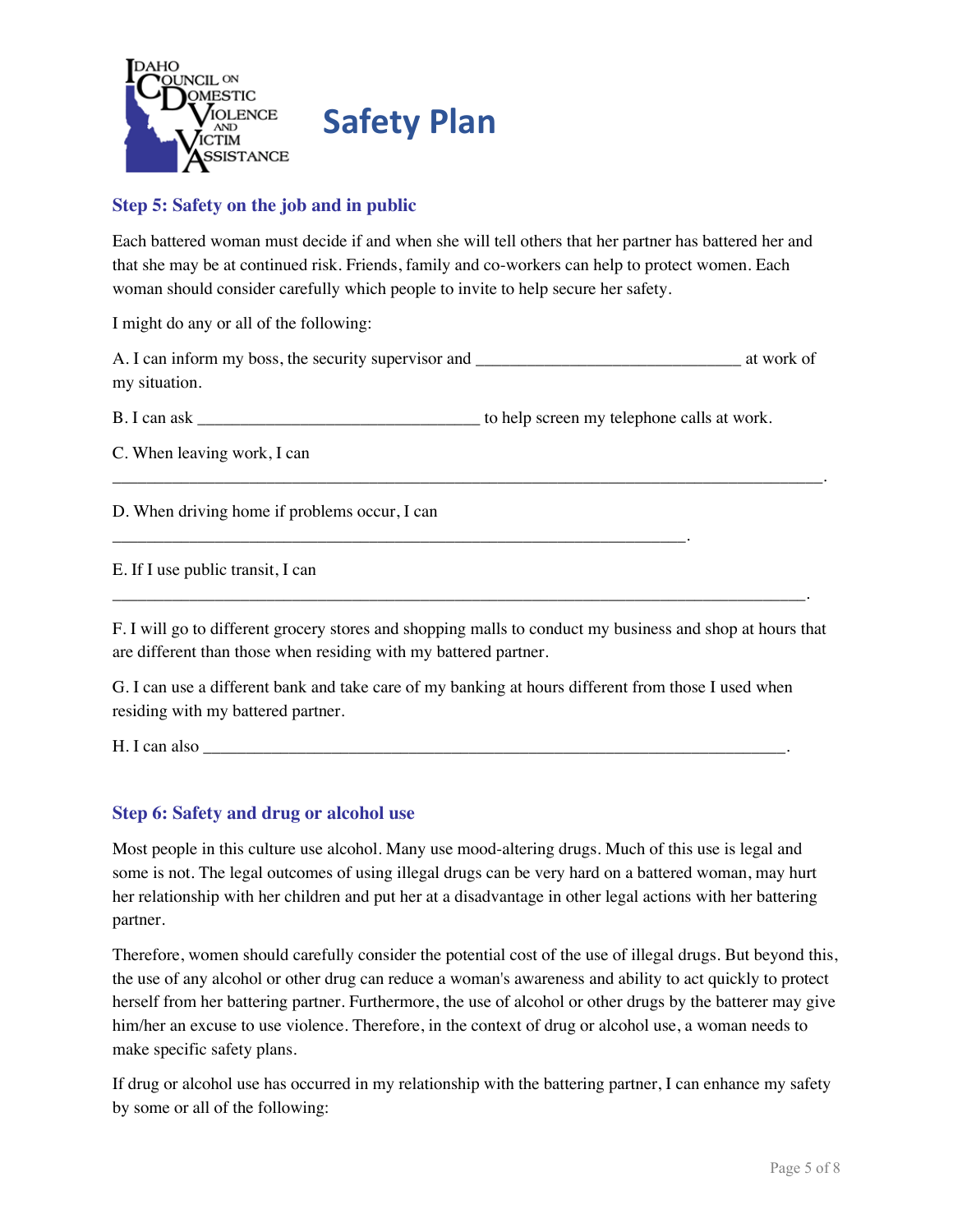

A. If I am going to use, I can do so in a safe place and with people who understand the risk of violence and are committed to my safety.

| $C.$ If my partner is using, I can $\Box$   |
|---------------------------------------------|
| D. I might also                             |
| E. To safeguard my children, I might<br>and |
|                                             |

### **Step 7: Safety and my emotional health**

The experience of being battered and verbally degraded by partners is usually exhausting and emotionally draining. The process of building a new life for myself takes much courage and incredible energy.

To conserve my emotional energy and resources and to avoid hard emotional times, I can do some of the following:

A. If I feel down and ready to return to a potentially abusive situation, I can

B. When I must communicate with my partner in person or by telephone, I can

C. I can try to use, "I can . . . " statements with myself and to be assertive with others.

 $D. I can tell myself - "$ 

whenever I feel others are trying to control or abuse me.

\_\_\_\_\_\_\_\_\_\_\_\_\_\_\_\_\_\_\_\_\_\_\_\_\_\_\_\_\_\_\_\_\_\_\_\_\_\_\_\_\_\_\_\_\_.

\_\_\_\_\_\_\_\_\_\_\_\_\_\_\_\_\_\_\_\_\_\_\_\_\_\_\_\_\_\_\_\_\_\_\_\_\_\_\_\_.

E. I can read \_\_\_\_\_\_\_\_\_\_\_\_\_\_\_\_\_\_\_\_\_\_\_\_\_\_\_\_to help me feel stronger.

F. I can call \_\_\_\_\_\_\_\_\_\_\_\_\_\_\_\_\_\_\_, \_\_\_\_\_\_\_\_\_\_\_\_\_\_\_\_\_\_\_ and \_\_\_\_\_\_\_\_\_\_\_\_\_\_\_\_\_as other resources to be of support of me.

G. Other things I can do to help me feel stronger are \_\_\_\_\_\_\_\_\_\_\_\_\_\_\_\_\_\_\_\_, and

H. I can attend workshops and support groups at the domestic violence program or \_\_\_\_\_\_\_\_\_\_\_\_\_\_\_\_\_\_\_\_\_\_\_\_\_, or \_\_\_\_\_\_\_\_\_\_\_\_\_\_\_\_\_\_\_\_to gain support and strengthen my

relationship with other people.

\_\_\_\_\_\_\_\_\_\_\_\_\_\_\_\_\_\_\_\_\_\_\_\_\_\_\_\_\_\_\_.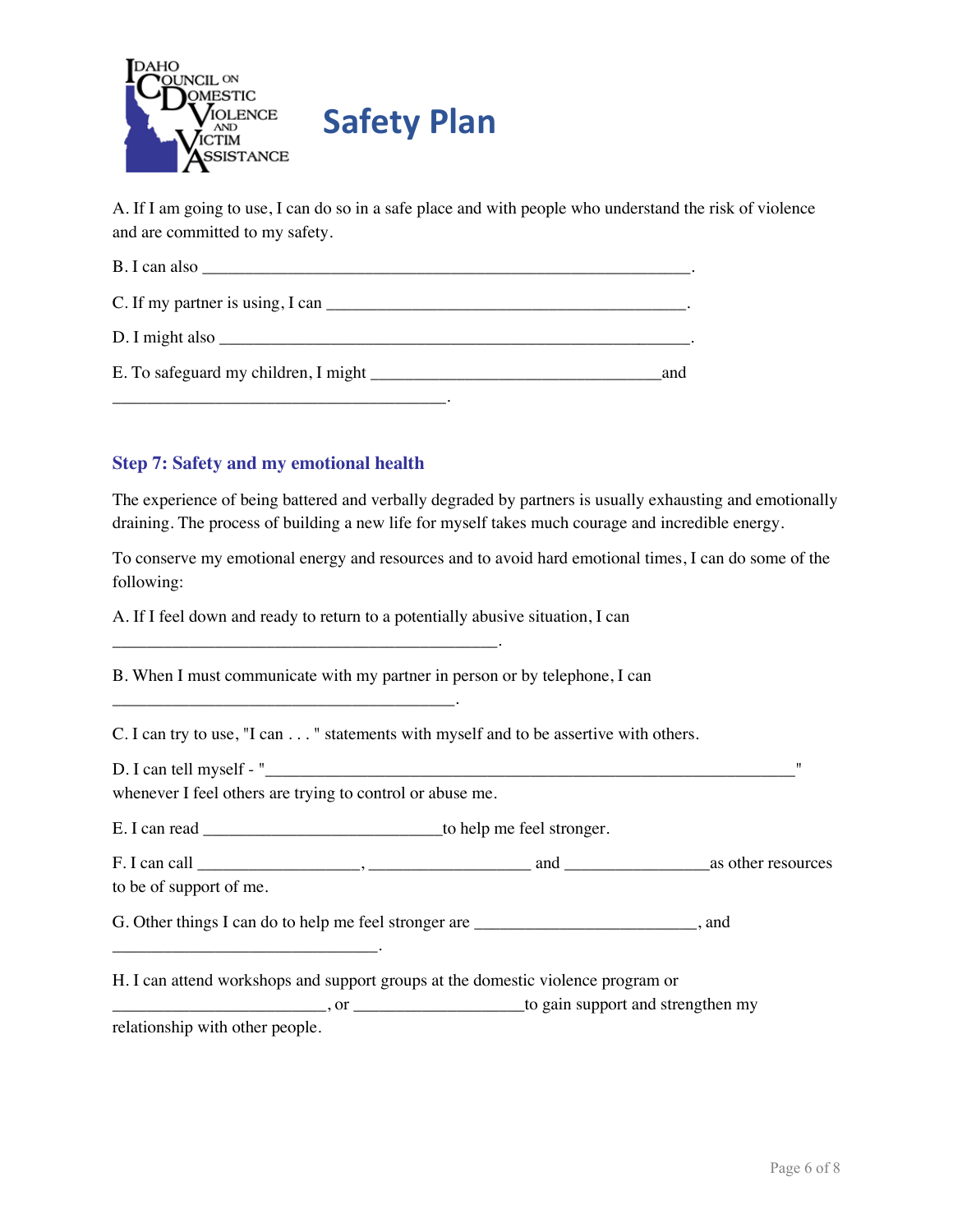

# **Step 8: Items to take when leaving**

When women leave partners, it is important to take certain items with them. Beyond this, women sometimes give an extra copy of papers and an extra set of clothing to a friend just in case they must leave quickly.

**Money:** Even if I have never worked, I can legally take 1/2 of the funds in the checking and savings accounts as Idaho is a community property state. If I don't take any money from the accounts, he can legally take all money and/or close the account and I may not get my share until the court rules on it if ever.

Items with asterisks on the following list are the most important to take. If there is time, the other items might be taken, or stored outside the home. These items might be placed in one location, so that if we must leave in a hurry, I can grab them quickly.

When I leave, I should have:

- Identification for myself
- Children's birth certificate
- My birth certificate
- Social security cards
- School and vaccination records
- Money
- Checkbook, ATM (Automatic Tellers Machine) card
- Credit cards
- Keys house/car/office
- Driver's license and registration
- **Medication**
- Welfare identification, work permits, Green card
- Passport $(s)$ , Divorce papers
- Medical records for all family members
- Lease/rental agreement, house deed, mortgage payment book
- Bank books, Insurance papers
- Small saleable objects
- Address book
- Pictures, jewelry
- Children's favorite toys and/or blankets
- Items of special sentimental value